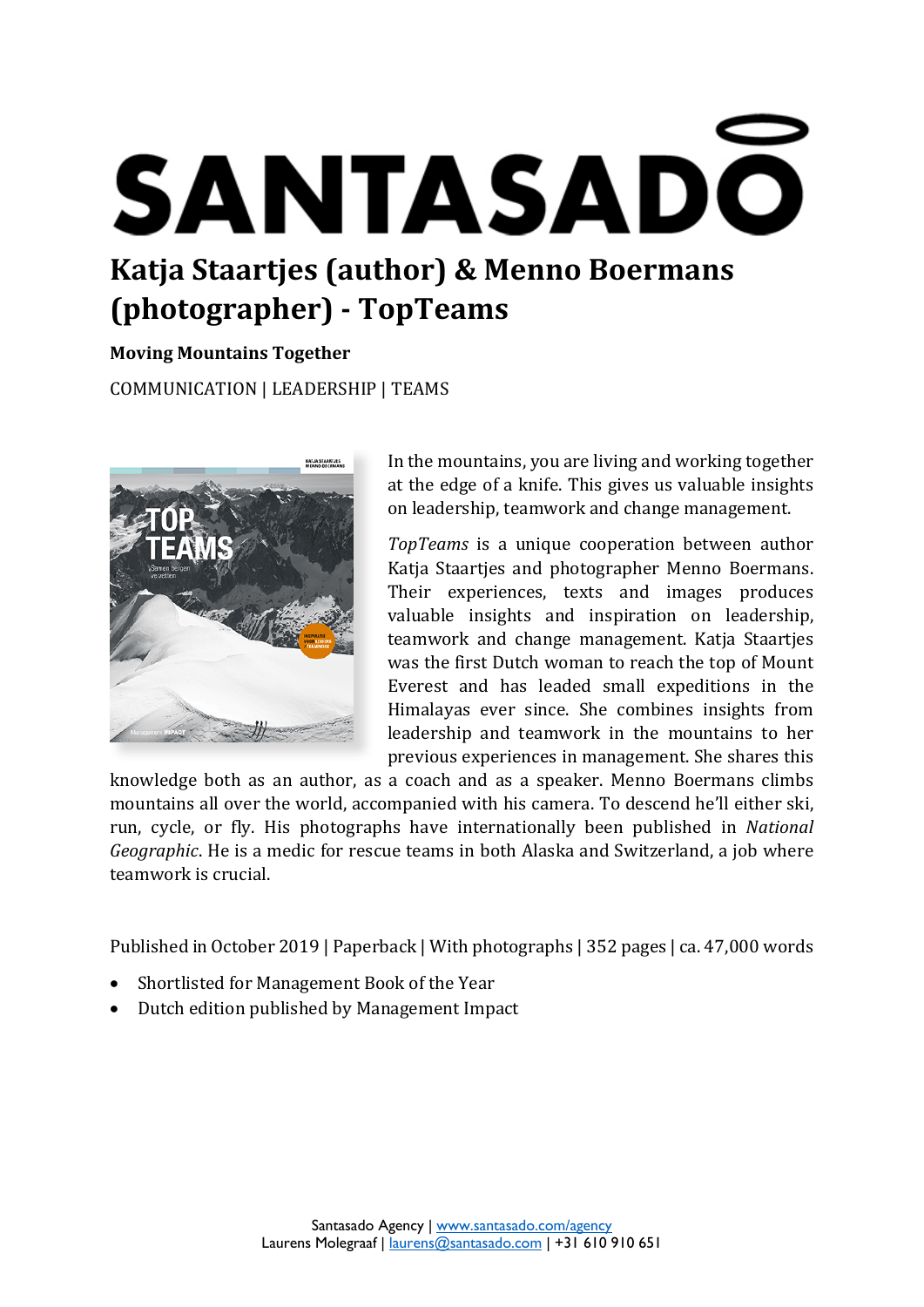

#### **ABOUT THE AUTHORS**

**Katja Staartjes** was the first Dutch woman to reach the top of Mount Everest and has led small expeditions in the Himalayas ever since. She combines insights from leadership and teamwork in the mountains to her previous

experiences in management. She shares this knowledge both as an author, as a coach and as a speaker.

**Menno Boermans** climbs mountains all over the world, accompanied with his camera. To descend he'll either ski, run, cycle, or fly. His photographs have internationally been published in *National Geographic*. He is a medic for rescue teams in both Alaska and Switzerland, a job where teamwork is crucial.

#### **RECOMMENDATIONS**

'Katja Staartjes takes you along to the tops of 'eight-thousanders' and with the beautiful photographs from Menno Boermans this book isn't just eye candy, but it also shows you what working together and leadership mean in these extreme conditions. Katja's stories from her own climbing expeditions give the book a personal and human touch.'

#### **Management Book of the Year jury**

'Truly a magnificent book that is easy to read and original in writing, illustrated with the beautiful photos and clear quotes that gave me the spirit to read the whole book in one evening.'

# **Corinne Klaver**, Expand

'Team work is top sport. With her climbing expeditions, Katja Staartjes shares important management lessons. Her stories and lessons are exemplified by the beautiful pictures of Menno Boermans.'

#### **Frank van Kuijck**, Managementbook.nl

'I rarely see a book on leadership and cooperation that are so beautiful and lively. A true recommendation for every leader, project leader and team coach – and also a wonderful gift to receive or give away.'

#### **Ans Tros**, School For Coaching

'A rare feat that I have read this management book breathlessly! (pun intended.)'

# **Elly Stroo Cloeck**, Managementbook.nl

'Beautiful and compelling stories and photos and translated from the adventures to the board rooms and the work floor.'

# **Danielle Braun**, Academy for Organizational Culture